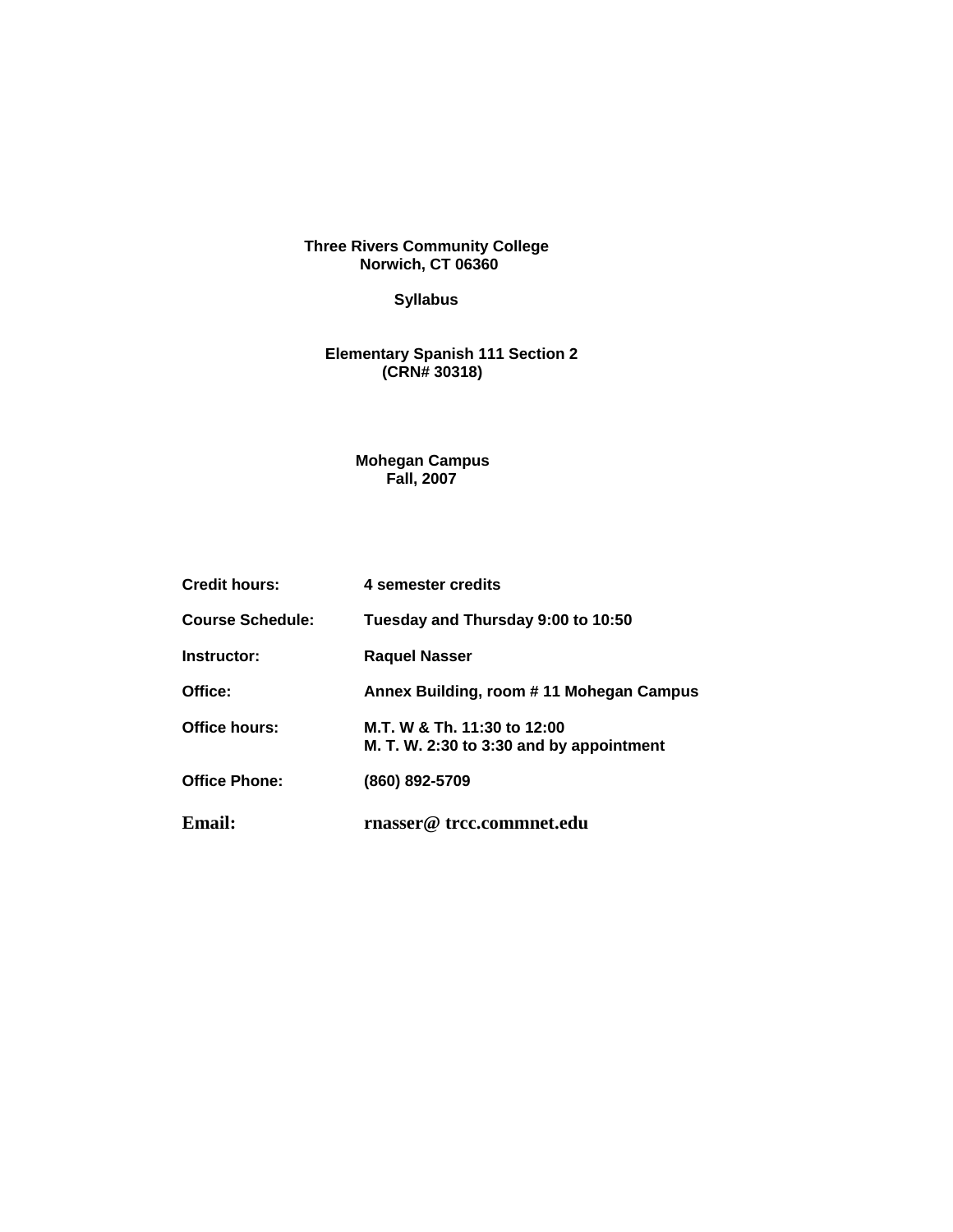**Course description**: Elementary Spanish 111 introduces the basic principles and grammatical structures of the Spanish Language. The course focuses on developing all skills of language learning: listening, reading, writing and speaking, plus cultural understanding. Students are involved in class activities in pairs and groups that allow them to begin applying what they are learning. Their interactions are based on controlled exercises from the textbook that represent realistic situations and reflect the practical usage of the language.

Six chapters of the Textbook, the Workbook and Laboratory Manual are covered in the first semester. Six more chapters are covered in Elementary Spanish 112 the following semester.

**Course objectives:** To provide an atmosphere where students can practice and apply the language, and to develop all language learning skills while providing a strong cultural base.

**Learning outcomes:** With practice and motivation at the end of this semester students should be able to do the following:

- To recognize, pronounce and read the Spanish Sound System.
- To recognize and apply grammar structures (present, present progressive. future tenses, etc.) connecting grammar with communication.
- To develop and use the vocabulary and topics of conversations presented in the six introductory lessons of the textbook. These topics reflect how Spanish speakers communicate in the real world.
- To write questions and answers and short paragraphs based on the material presented in the textbook.
- Read and understand the short narratives that the textbook offers.
- Understand Spanish spoken at a slow speed, based on controlled questions and answers.
- Students will demonstrate basic knowledge of the customs and contributions of the different ethnic groups that form the Hispanic world.

## **Criteria of evaluation:**

**1.** Completion of all assignments and exams. There will be **a Chapter test** after every Chapter, **one** Mid-term and **one** Final exam (written and oral).

**Important note: Make up tests or exams are not allowed.** The instructor must be notified **in advance by phone or note** if the student is under extenuating circumstances and has to miss a class or a test. To be fair to other students in the class, up to **five points** will be deducted from the student's grade for make up tests, or for late assignments**.**

**2.**Completion of the material in the Textbook and in the Activities Manual Listening to the tapes that correspond to the Laboratory Manual in the Activities Manual is **mandatory** (minimum one hour per week).

**Note:** the **Activities Manual** is reviewed twice: during the **Mid-term** and during the **Final Exam**. This is part of your final grade. Make a note to remind yourself to bring it on these dates.

## **3.** Individual and group participation

Because of the cumulative nature of language learning, attendance is very important, frequent exposure to the material and keeping up **with the assignments is essential. Students should attend all classes and must come to class prepared. If absences are not justified student's participation grade will be affected.**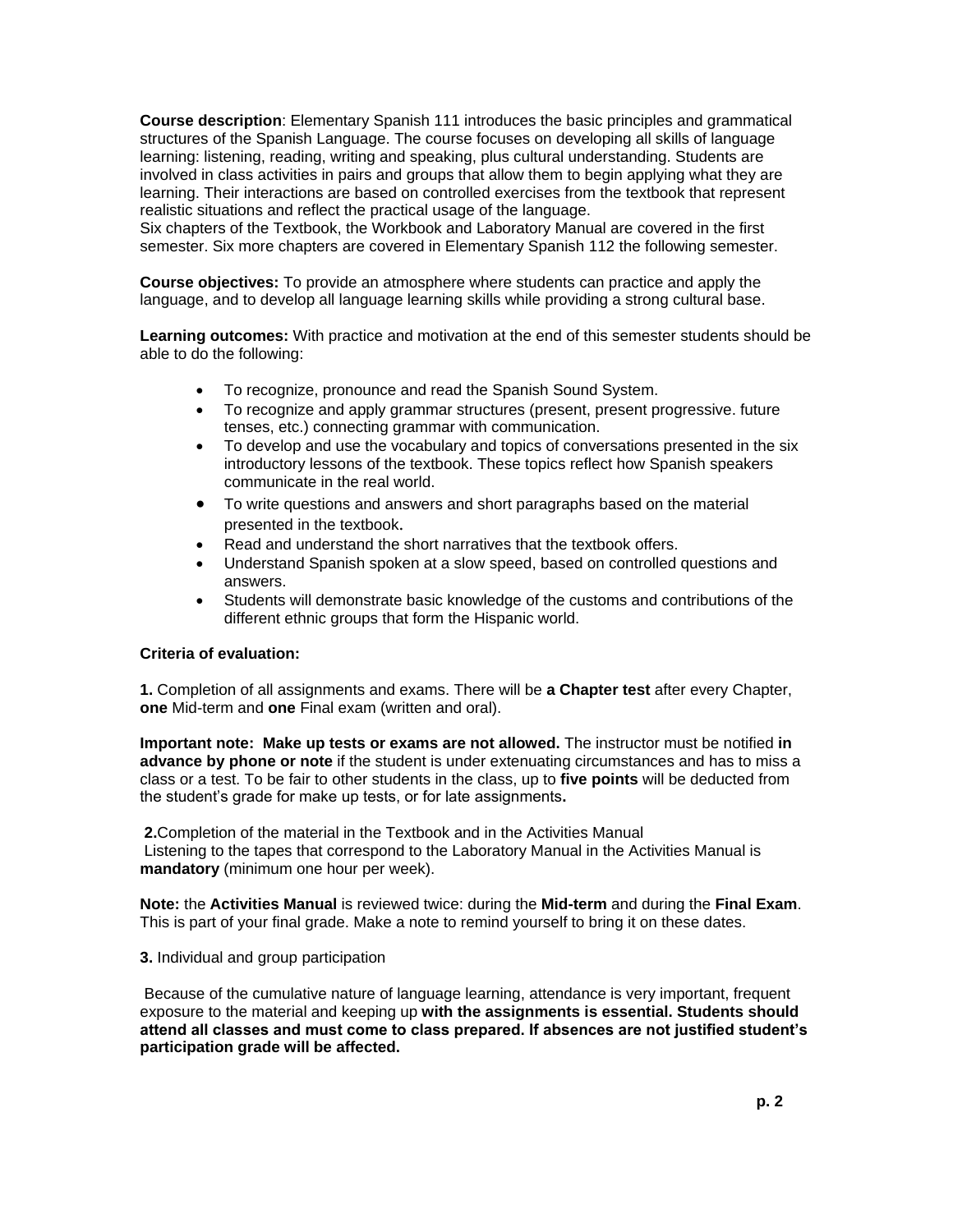If you miss a class take responsibility for keeping up with the assignment. Check with a classmate for any changes or additions to the syllabus.

Failure to fulfill any of the categories mentioned above can have a negative impact on your grade.

#### **Grading Policy:**

| Chapter tests (written & oral)                                                   | 40% of final grade |
|----------------------------------------------------------------------------------|--------------------|
| Mid-term and final Exams (written and oral)                                      | 40% of final grade |
| Participation                                                                    | 10% of final grade |
| Preparation of class assignments in the<br><b>Textbook and Activities Manual</b> | 10% of final grade |

## **Numerical Grading Equivalent**

| $A = 100 - 94$ | $B+ = 89 - 87$  | $C_{+}$ = 79 - 77        | $D+= 69 - 67$   |
|----------------|-----------------|--------------------------|-----------------|
| $A = 93 - 90$  | $B = 86 - 83$   | $C = 76 - 73$            | $D = 66 - 65$   |
|                | $B - = 82 - 80$ | $C_{\text{F}} = 72 - 70$ | $D - = 64 - 60$ |
|                |                 |                          | $F = 59 - 0$    |

**College Withdrawal Policy:** A student who finds it necessary to discontinue the course must complete a withdrawal form in the Registrar's office Withdrawals are recorded with a "W" a carry no penalty. Students who stop attending but fail to formally withdraw are assigned "F" for a grade.

**Disabilities Statement:** If you have a disability that may require certain modifications, please contact the Disabilities Counseling Services at 383-5240 as soon as possible. I cannot provide accommodations until I receive a letter from the Disability Counselor. Your cooperation is appreciated.

**Academic Dishonesty:** False representation of a student's academic performance constitutes academic dishonesty. Knowingly or intentionally assisting another student to do so in any way (during a quiz, exam or written assignment) will have serious consequences. I reserve the right to award an "F" for the course to the individuals involved.

**Cell phones:** Please turn off cell phones during class.

**Disruptive Behavior:** Will not be tolerated. Students will be removed from the course if the problem is not corrected.

**Course Revisions:** This syllabus has been prepared as accurately as possible, but it could be modified and revised at the discretion of the instructor.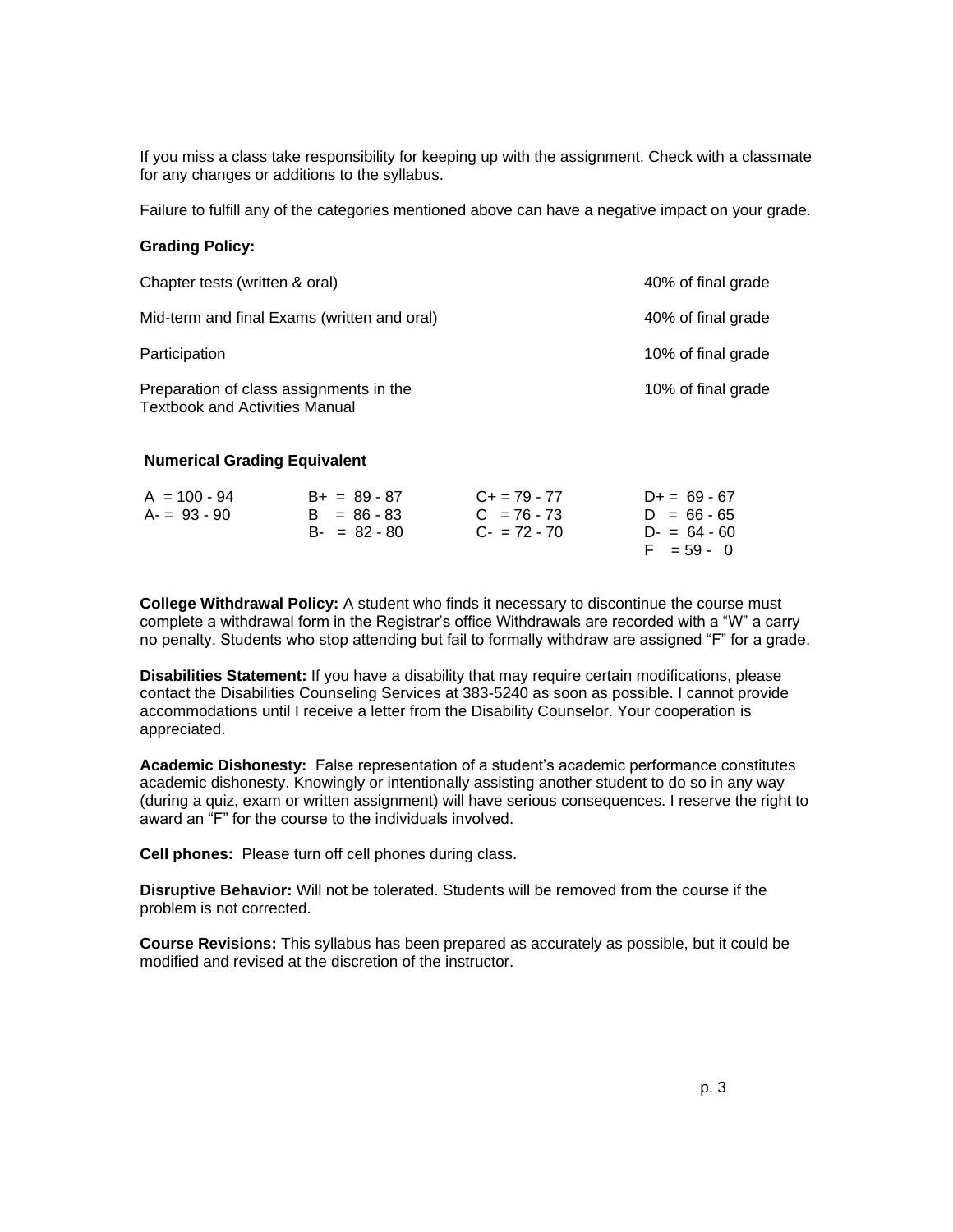## **Suggestions on how to study and learn a foreign language**

#### **Learning to speak:**

**Practice** the language as much as you can**.**

**Imitate** as exactly as you can. Say everything **out loud**. If you read silently you are only using your visual memory if you study out loud, you triple your efficiency by adding auditory memory and motor memory.

Learn **one concept** at a time. Break up a lesson into small units.

**Study for short periods of time.** Start off with twenty minutes to a half an hour at the most; then turn to some other work; then come back for another twenty minutes; and so on. Four half hour periods of study will produce far better results than two uninterrupted hours.

**Make full use of class time.** Don't close your mind off when somebody else is responding in class. Recite mentally with him or her and get half the learning job done that way.

**Keep up with the assignments** and don't fall behind. Language learning is cumulative. You build on what you learned previously. You must know the concepts of chapter 10 before chapter 11.

**Come to class prepared.** Don't stay away from class if you are unprepared. You'll fall still farther behind. Tell your instructor and learn from the classroom work.

**Learn to apply the grammatical rules you are learning** rather than learn the rule. If you can't apply them, they are of no use to you.

#### **Learning to read:**

**Read** the assignment twice once for pronunciation and the second time for content. Don't look up every word you don't know. Verbs are the most important words in a sentence, if you know the meaning of the verbs, you can guess the rest.

**Read** the whole sentence before you look up a word that you don't know in the paragraph

**Literal translation** from one language to another is not possible in many cases. Learn to read for meaning rather than just translating

**Don't try** to cover the whole assignment in one sitting. Break up, re-read each part and then reread the whole.

**Don't agonize** over passages you just can't understand. Ask your instructor.

**Make a list** or flash cards of your own particular nuisance words; words you have to look up again and again spend special time on them. Except for such nuisance words, don't write out list of words you had to look up- unless you think you have time to waste.

Use the language as often as possible with a classmate, Spanish-Speaking people or by yourself

Listen to the Spanish radio stations or watch the news on the Spanish TV channels. Participate in the cultural activities offered by the **Organization of the Latin-American Experience**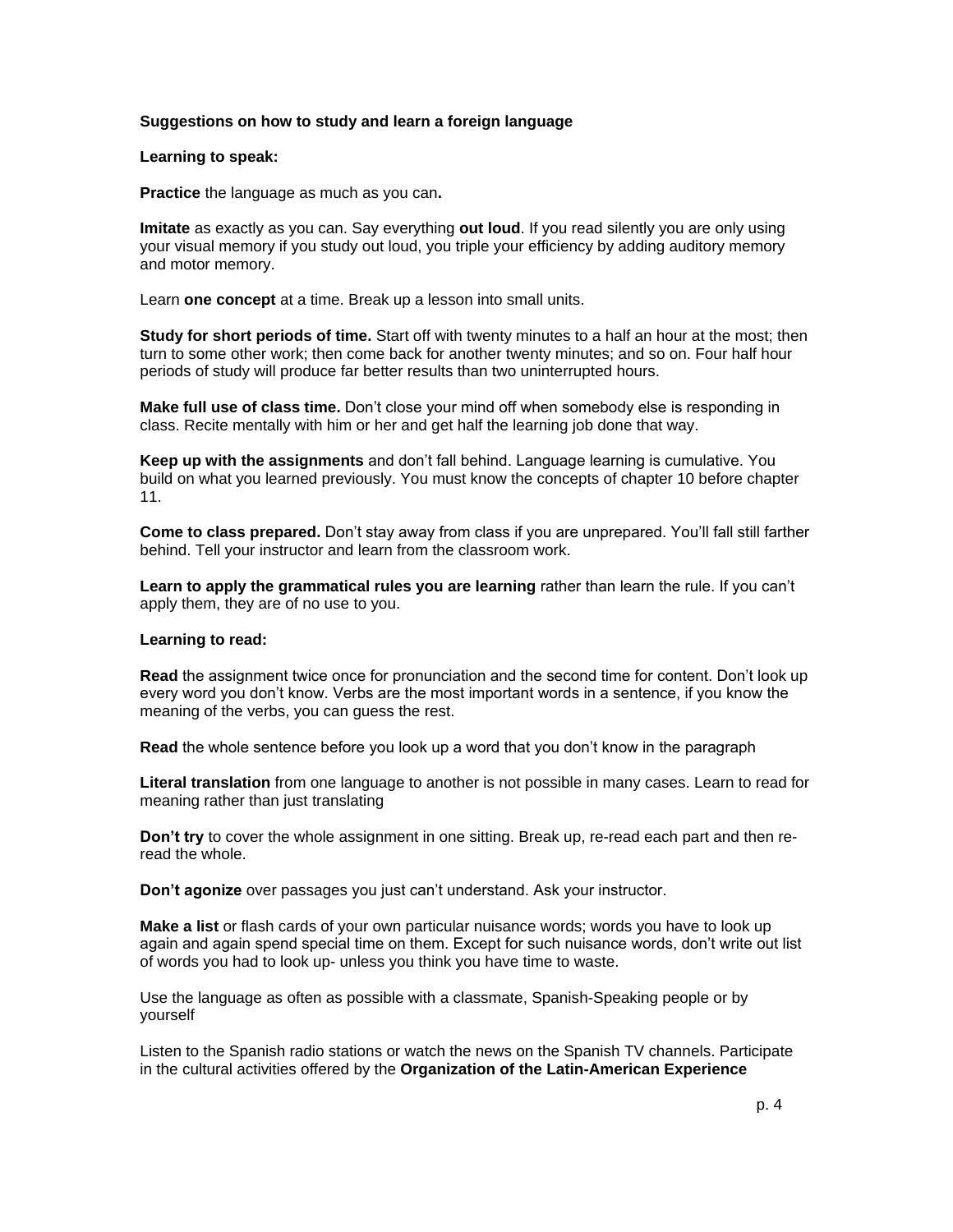**(O.L.E.)** Come to the first meeting, become an active member. We want to hear your suggestions on activities that interest you. Look for notices and announcements of events in the Bulletin Board next to the cafeteria. In the past OLE has offered Study /Travel courses, cultural videos, dinner / dance parties etc.

Welcome to the Hispanic world where over three hundred and fifty million people speak the Spanish language. Join us! **¡ Bienvenidos !** 

**Components of the course:** Textbook-Activities Manual and CD's

**1.Textbook;** Dawson/ Dawson **Dicho y Hecho:** Beginning Spanish 7th edition, John Wiley& Sons. 2004. It includes two CD's, one CD covers the *Escenas* sections of the textbook Chapters 1-14, and the other CD covers the *Así se pronuncia*and the *¡A escuchar!* sections of all chapters in the Textbook.

## **2. Student Activities Manual includes Workbook /Laboratory Manual = Cuadernos de ejercicios escritos and Manual de laboratorio:** Dawson&Gonzalez

## **3. Audio Program: CD's** that correspond to the exercises of the **Manual de laboratorio**

**1.**The **Textbook** introduces the basic grammatical structures of the language. Each chapter provides a large number of activities to help you practice the structures introduced. The chapters provide practice in pronunciation, writing and reading the language. The readings **(Noticias culturales and Panorama cultural)** offer a wide range of historical, social, political and artistic information to increase the student's knowledge and understanding of the Hispanic world. In class activities are based on the **Práctica y comunicación** exercises to develop speaking skills.

**2.**The **Student's Workbook (**Cuaderno de ejercicios escritos) and the **Laboratory Manual** (Manual de Laboratorio) are essential tools that offer extensive practice in writing, listening and the application of the structures introduced in the Textbook. Each chapter of the *Cuaderno* and the *Manual de Laboratorio* corresponds in theme, vocabulary and grammatical structures to theTextbook. The **Cuaderno de ejercicios** provides exercises on learning how to write the language; the CD's correspond to the exercises of the **Manual de Laboratorio** and they offer practice in comprehension and pronunciation of the same material.

The Internet Discovery is an optional activity that provides the student with supplementary materials such as on-line dictionaries, Spanish grammar exercises, etc. Log on the Communication Center: **www.wiley.com/college/dawson** Another site for grammatical practice is **study spanish.com**

## **Course outline=Plan de Trabajo**

Out of class preparation is essential for language learning. Do the assigned material prior to coming to class, not during class. Class time reinforces the material you have already studied at home. Do the exercises in the Workbook and the Laboratory Manual in conjunction with the structures assigned in the Textbook's exercises. Make sure you finish the material of the three components and do the self test (*autoprueba y repaso* ) at the end of a chapter before a test. It will help you become familiar with the structures and will let you know what you need to study.

**\_\_\_\_\_\_\_\_\_\_\_\_\_\_\_\_\_\_\_\_\_\_\_\_\_\_\_\_\_\_\_\_\_\_\_\_\_\_\_\_\_\_\_\_\_\_\_\_\_\_\_\_\_\_\_\_\_\_\_\_\_\_\_\_\_\_\_\_\_\_\_\_** Note for assignments: **WB** refers to Workbook=**Cuaderno de ejercicios** and **LM** refers to Laboratory Manual = **Manual de Laboratorio**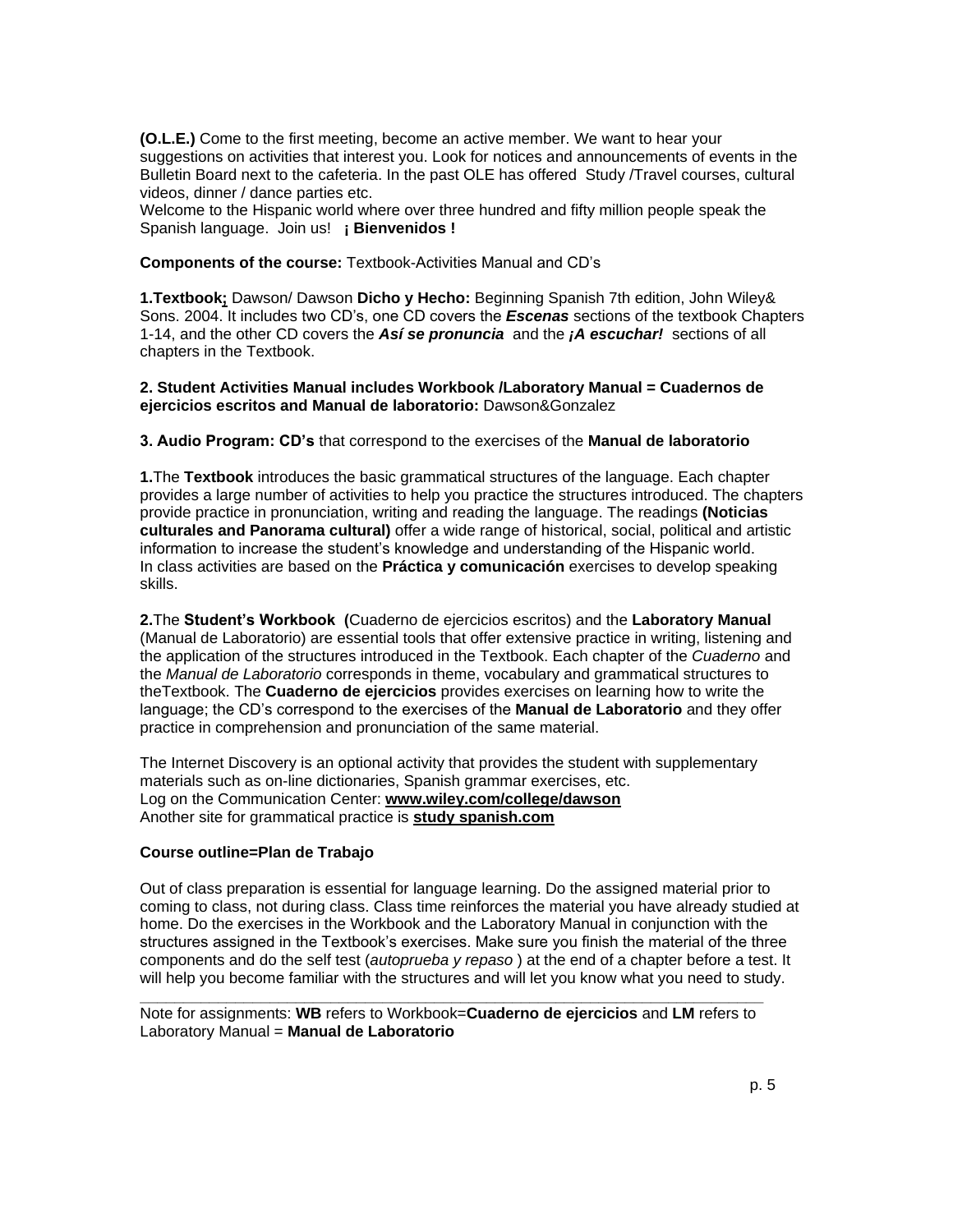### **August=Agosto**

- T.28 Introduction to the course. Assignment for Thursday: **Textbook:** Review all chapter. *Así se pronuncia* pp. 2 to 5.
- Th.30 Review previous class assignment Assignment for Tuesday: **Textbook: Nuevos encuentros Así se dice**; pages 8 & 9; **Exercise A p.10 written;** Memorize personal pronouns and the verb **to be** p.12. Study pages.16, 19, 21, 22, 23, 24, 25, 27 to 29. **WB** pages 1 to 11; **LM** pages 1 to 10

#### **September=Septiembre**

T.4 Review previous class assignment Assignment for Thursday: **Textbook:** Autoprueba y repaso p.31 Noticias culturales p.18. Finish Chapter in the **WB** pages 1 to 11; **LM** pages 1 to 10**.** Prepare for Chapter test

## Th.6 **Chapter test (Nuevos encuentros)** Assignment for Tuesday: **Textbook: Capítulo 1. La vida universitaria** Así se dice pp. 34 & 35; Exercise 1-1 p. 36 written Memorize Estructura 1p.40

T.11 Review previous class assignment Assignment for Thursday: **Textbook**: **Capítulo 1.** Memorize Estructura 2 p.42; Estructura 3 p.48, Memorize p.49 **WB** pages 14 to 25; **LM** pages 11 to 18

## **Th.13 I will not be in class**

Assignment for Tuesday:**Textbook: Capítulo 1.** Estructura 4 p. 52; Memorize p.53 Panorama cultural.pp.58 to 60; Autoprueba y repaso p.63 Finish Capítulo 1 in the **WB**& **LM.** Prepare for Chapter test

- **T. 18** Review previous class assignment.**Chapter test (Capítulo 1)**  Assignment for Thursday: **Textbook: Capítulo 2. Así es mi familia Así se dice** pp. 66 & 67**;** Exercise 2-1 written p.68 Memorize Estructura 1 p.71
- Th.20 Review previous class assignment Assignment for Tuesday: **Textbook: Capítulo 2** Estructura 2 Memorize p.74&75; Estructura 3 p.76 Memorize pp.77&78 **WB** pages 28 to 39; **LM** pages 19 to 28
- T.25 Review previous class assignment Assignment for Thursday: **Textbook: Capítulo 2** Estructura 4 p. 84, Memorizepp. 85 & 88 Panorama cultural.pp.92 & 94; Autoprueba y repaso p.97 Finish Capítulo 2 in the **WB**& **LM.** Prepare for Chapter test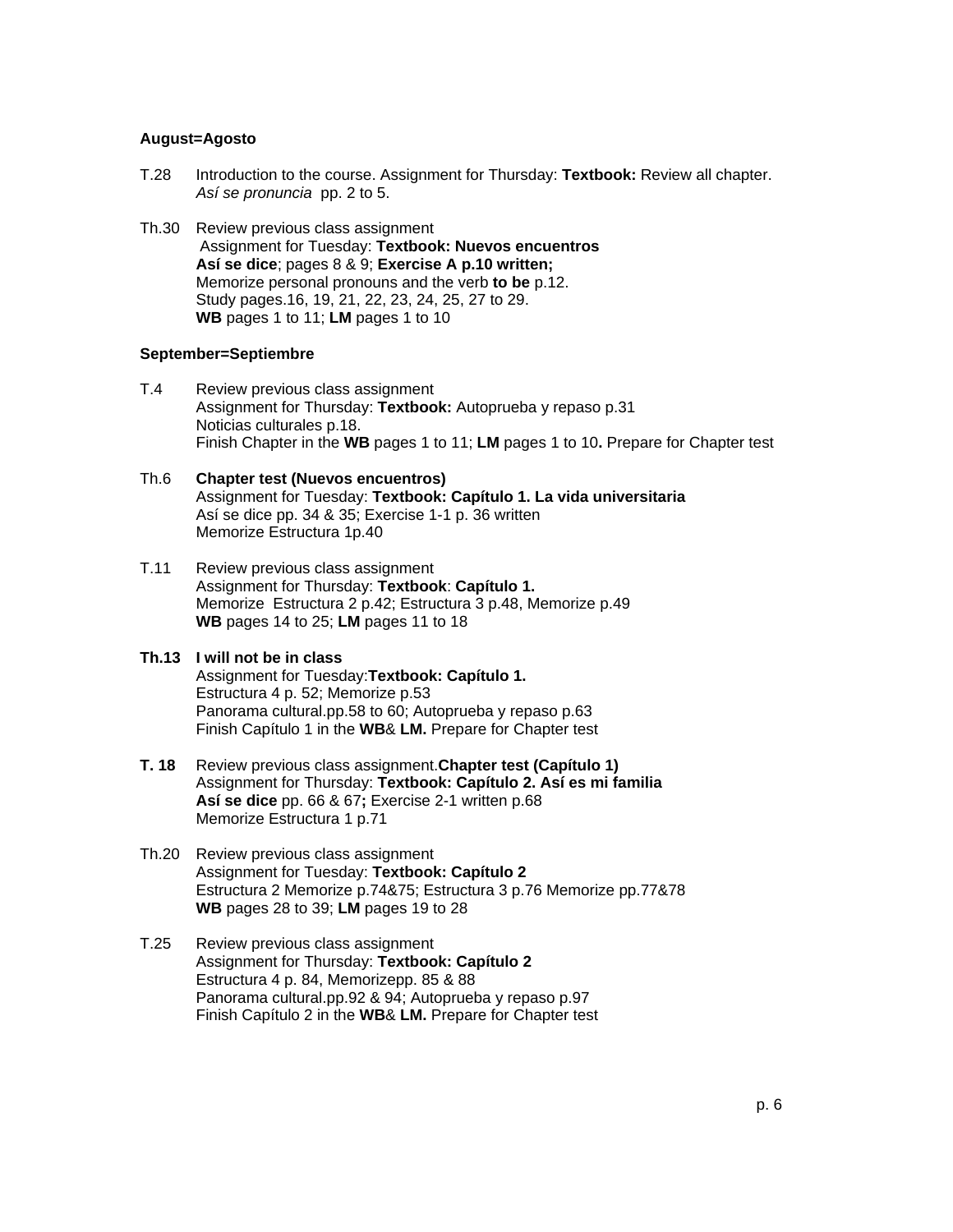#### Th. 27 **Chapter test (Capítulo 2)**

Assignment for Tuesday: **Textbook: Capítulo 3. ¡ A la mesa! Así se dice** pp.100 & 101; Exercise 3-1 written p.102 Estructura 1 p.105. Memorize p.106

### **October=Octubre**

- T.2 Review previous class assignment Assignment for Thursday:**Textbook:** Capítulo 3 Memorize Estructuras 2 pp. 108&109;Estructura 3 p.119 **WB** pages 42 to 53; **LM** pages 29 to 38
- Th.4 Review previous class assignment Assignment for Tuesday:**Textbook:** Capítulo 3 Study and memorize Estructura 4 p. 123
- T.9 Review previous class assignment Assignment for Thursday:**Textbook:** Capítulo 3 Panorama cultural pp.128 to 130. Autoprueba y repaso p.133 Finish Capítulo 3 in the **WB**& **LM**
- Th.11 Review and Prepare for MidTerm
- **T.16 Examen parcial escrito= Written Mid Term Exam (1, 2,& 3) Bring Activities Manual**
- **Th.18 Examen parcial oral=Oral Mid-Term exam** Assignment for Tuesday: **Textbook: Capítulo 4. Recreaciones y pasatiempos Así se dice** pp.136 & 137; Exercise 4-1 written p.138 Estructura 1 p.142 Memorize p.145
- T. 23Review previous class assignment Assignment for Thursday: **Textbook:** Capítulo 4 Estructura 2 p.150; Memorize p.151 Memorize Estructura 3 p154; study pp.156 &157 **WB** pages 56 to 67; **LM** pages 40 to 48
- Th.25Review previous class assignment Assignment for Tuesday:**Textbook:** Capítulo 4 Panorama cultural pp.160 to 162 .Autoprueba y repaso p.165 Finish Capítulo 4 in the **WB**& **LM.**
- T.29 Review previous class assignment **Chapter test (Capítulo 4**) Assignment for Thursday: **Textbook: Capítulo 5. La rutina diaria Así se dice** pp.168& 169; Exercise 5-1 written p.170 **Memorize** Estructura 1 p.173 **WB** pages 71 to 83; **LM** pages 50 to 57
- Th.31 Review previous class assignment. Assignment for Tuesday:**Textbook:** Capítulo 5 Memorize Estructura 2 p.177 ; Estructura 3 pp181&182 &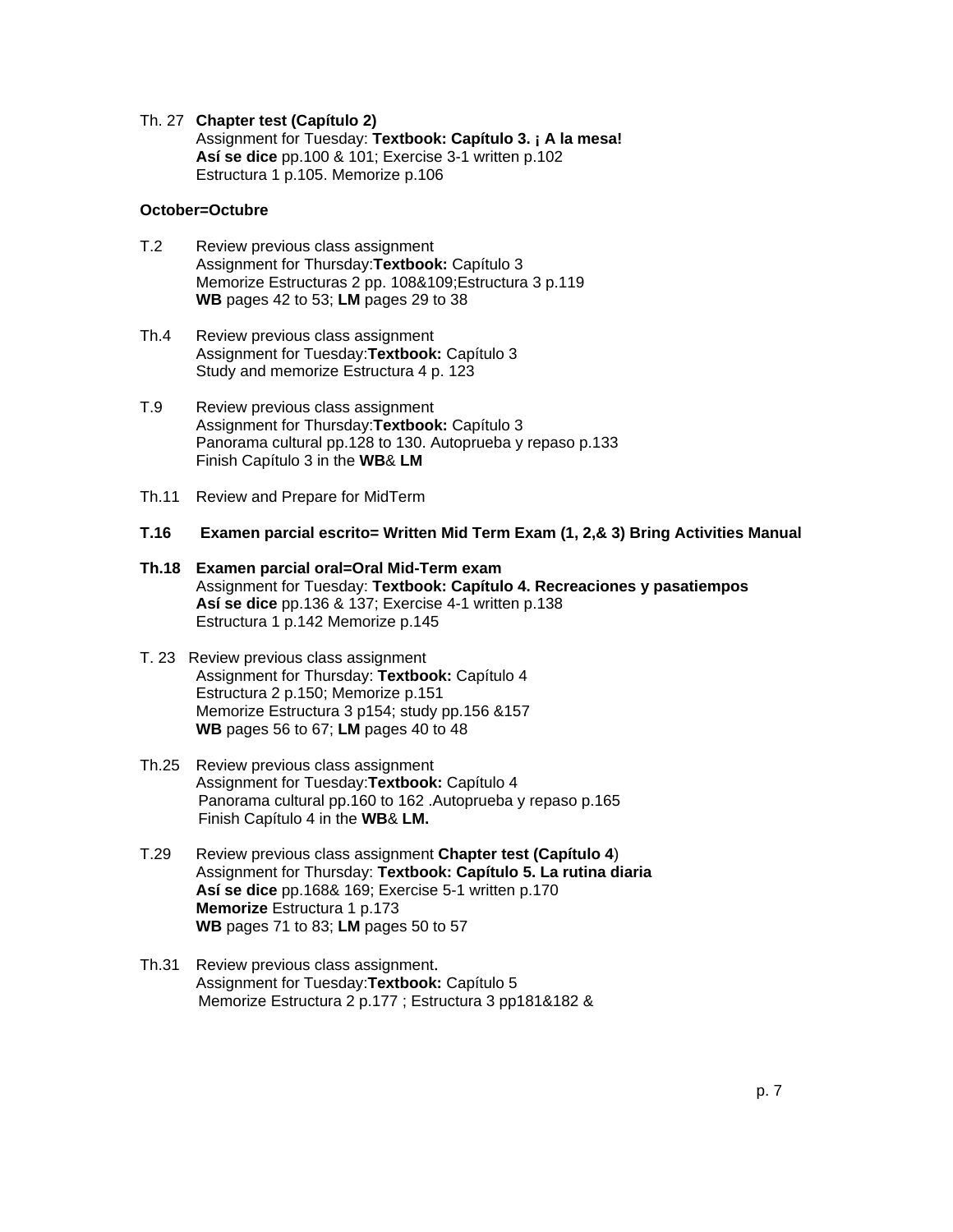## **November=Noviembre**

- T.6 Review previous class assignment Assignment for Thursday: **Textbook:** Capítulo 5 Memorize Estructura 4 p.187&188 Panorama cultural pp.192 to 194; Do autoprueba y repaso p.197
- Th.8 Assignment for Tuesday:**Textbook:** Capítulo 5 Review Estructuras 2,3,4. Finish Capítulo 5 in WB & LM. **Prepare for Chapter test**
- **T. 13 Chapter test (Capítulo 5)** Assignment for Thursday. **Textbook: Capítulo 6. Por la ciudad Así se dice** pp.200 & 201; Exercise 6-1 written p.202 Estructura 1& 2 pp. 206; memorize p.209& 211 **WB** pages 86 to 97; **LM** pages 60 to 67
- Th.15 Review previous class assignment Assignment for Tuesday: **Textbook:**Capítulo 6 Memorize Estructura 3 pp. 215 to 217 & Estructura 4 p. 222

**T. 20 No classes**

**>>>>>>>>>>>>>>>>>>Thanksgiving Break<<<<<<<<<<<<<<<<<<<**

- T.27 Review previous class assignment Assignment for Tuesday:**Textbook:** Capítulo 6 Panorama cultural pp.226 to 230; Autoprueba y repaso p.233 **Finish Capítulo 6 in** WB **&** LM.
- Th.29 Review previous class assignment. General Review

## **December=Diciembre**

- **T.4 Final written exam. Bring Workbook and Lab Manuals**
- **Th.6 Final oral exam**

**¡ Feliz Navidad y Feliz Aňo Nuevo!**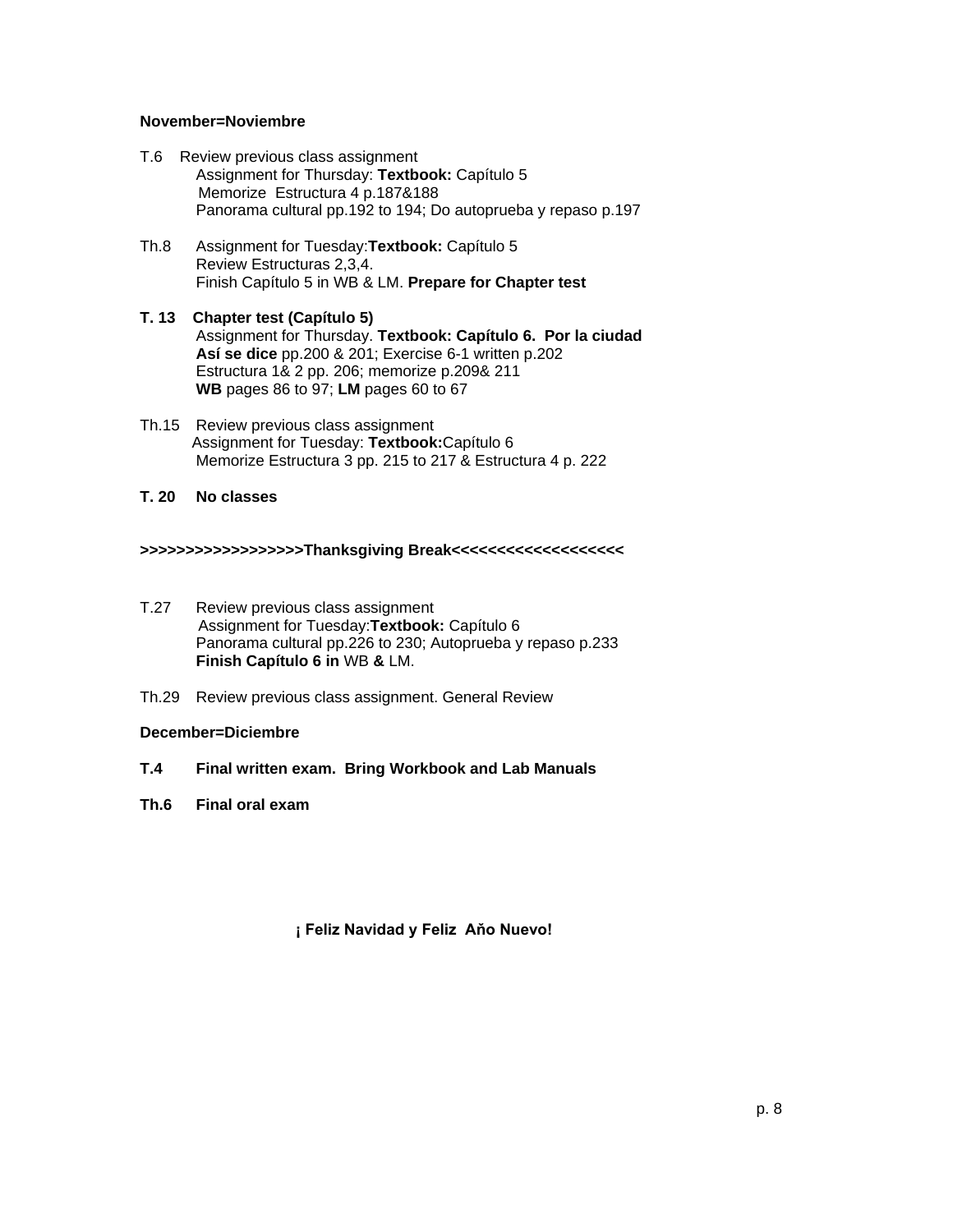### **Elementary Spanish 111-02 Revised syllabus 10/12/06**

- Th.12 Review previous class assignment Assignment for Thursday:**Textbook:** Capítulo 3 Panorama cultural pp.128 to 130. Autoprueba y repaso p.133 Finish Capítulo 3 in the **WB**& **LM**
- **T.17** Review and Prepare for MidTerm
- **Th.19 Examen parcial escrito= Written Mid Term Exam (1, 2,& 3) Bring Activities Manual**
- T. 24 **Examen parcial oral=Oral Mid-Term exam** Assignment for Tuesday: **Textbook: Capítulo 4. Recreaciones y pasatiempos Así se dice** pp.136 & 137; Exercise 4-1 written p.138 Estructura 1 p.142 Memorize p.145
- Th.26Review previous class assignment Assignment for Thursday: **Textbook:** Capítulo 4 Estructura 2 p.150; Memorize p.151 Memorize Estructura 3 p154; study pp.156 &157 **WB** pages 56 to 67; **LM** pages 40 to 48
- T.31 Review previous class assignment Assignment for Tuesday:**Textbook:** Capítulo 4 Panorama cultural pp.160 to 162 .Autoprueba y repaso p.165 Finish Capítulo 4 in the **WB**& **LM.**

## **November=Noviembre**

- Th.2 Review previous class assignment **Chapter test (Capítulo 4**) Assignment for Thursday: **Textbook: Capítulo 5. La rutina diaria Así se dice** pp.168& 169; Exercise 5-1 written p.170 **Memorize** Estructura 1 p.173 **WB** pages 71 to 83; **LM** pages 50 to 57
- T.7 Review previous class assignment. Assignment for Tuesday:**Textbook:** Capítulo 5 Memorize Estructura 2 p.177 ; Estructura 3 pp181&182 &
- Th.9 Review previous class assignment Assignment for Thursday: **Textbook:** Capítulo 5 Memorize Estructura 4 p.187&188 Panorama cultural pp.192 to 194; Do autoprueba y repaso p.197
- T. 14 Assignment for Tuesday:**Textbook:** Capítulo 5 Review Estructuras 2,3,4. Finish Capítulo 5 in WB & LM. **Prepare for Chapter test**
- **Th.16 Chapter test (Capítulo 5)** Assignment for Thursday. **Textbook: Capítulo 6. Por la ciudad Así se dice** pp.200 & 201; Exercise 6-1 written p.202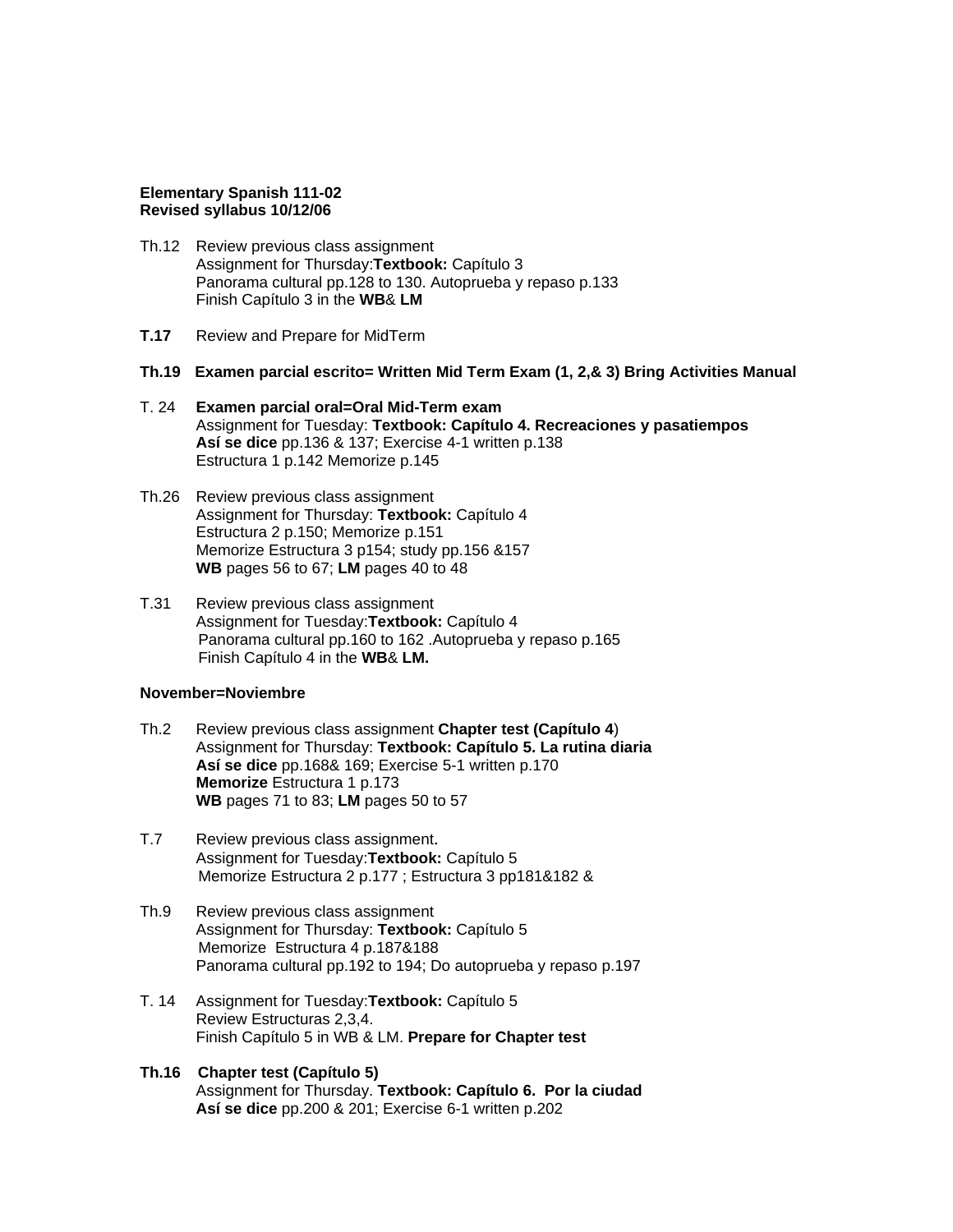Estructura 1& 2 pp. 206; memorize p.209& 211 **WB** pages 86 to 97; **LM** pages 60 to 67

**T. 21** Review previous class assignment Assignment for Tuesday: **Textbook:**Capítulo 6 Memorize Estructura 3 pp. 215 to 217 & Estructura 4 p. 222

**>>>>>>>>>>>>>>>>>>Thanksgiving Break<<<<<<<<<<<<<<<<<<<**

- T.28 Assignment for Tuesday:**Textbook:** Capítulo 6 Panorama cultural pp.226 to 230; Autoprueba y repaso p.233 **Finish Capítulo 6 in** WB **&** LM.
- Th.30 General Review

## **December=Diciembre**

- **T.5 Final written exam. Bring Workbook and Lab Manuals**
- **Th.7 Final oral exam**

**¡ Feliz Navidad y Feliz Aňo Nuevo!**